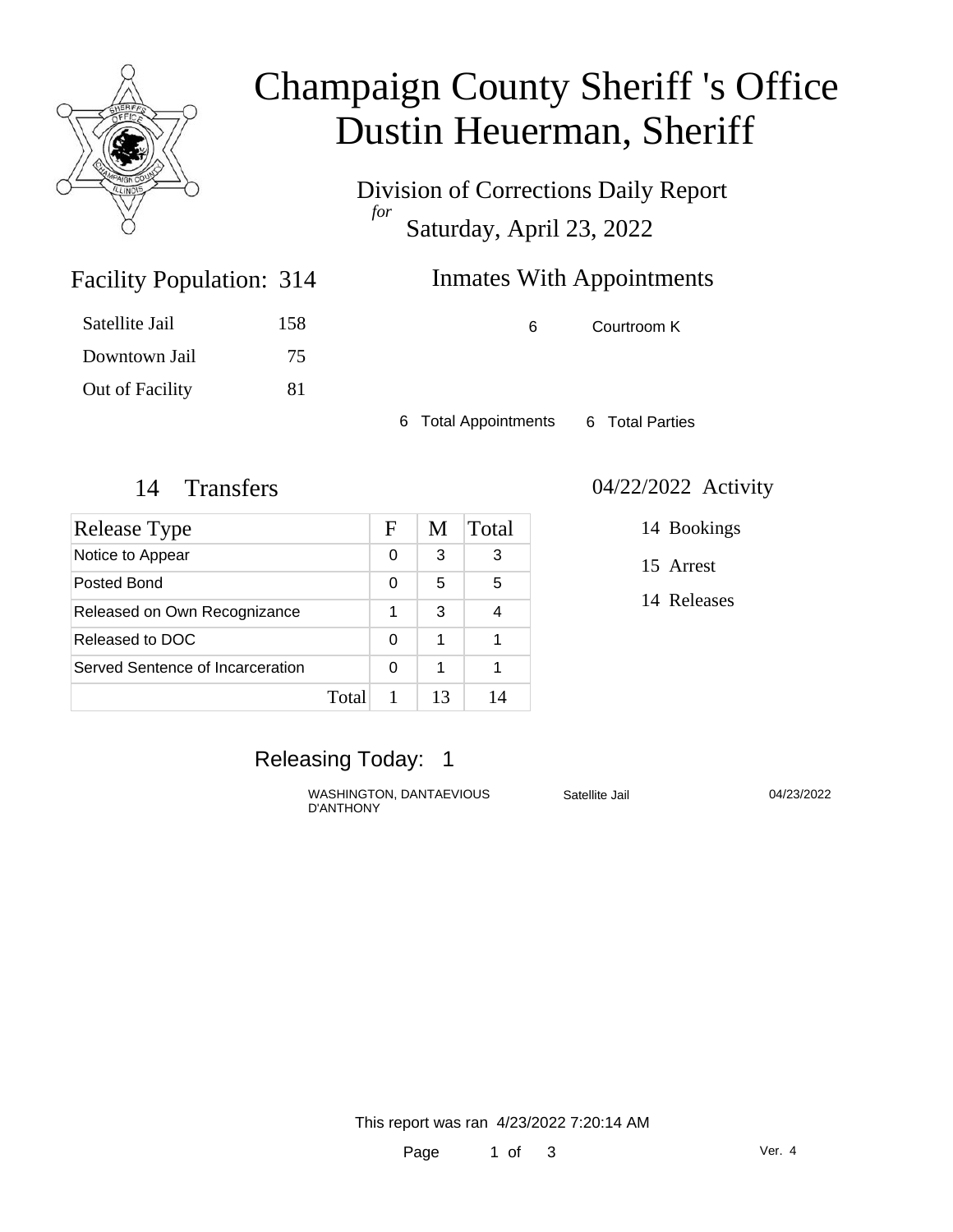

# Champaign County Sheriff 's Office Dustin Heuerman, Sheriff

Division of Corrections Daily Report *for* Saturday, April 23, 2022

#### Custody Status Count

- Civil Sentenced CCCC 1
- Electronic Home Dentention 12
	- Felony Arraignment 6
		- Felony Other 1
	- Felony Pre-Sentence 8
		- Felony Pre-Trial 234
	- Felony Pre-Trial DUI 5
	- Felony Sentenced CCSO 4
	- Felony Sentenced IDOC 21
		- Hold Sentenced IDOC 1
	- Misdemeanor Arraignment 3
		- Misdemeanor Pre-Trial 8
- Misdemeanor Sentenced CCSO 1
	- Petition to Revoke 2
	- Remanded to DHS 5
		- Traffic Pre-Trial 1
	- Traffic Sentenced CCSO 1
		- Total 314